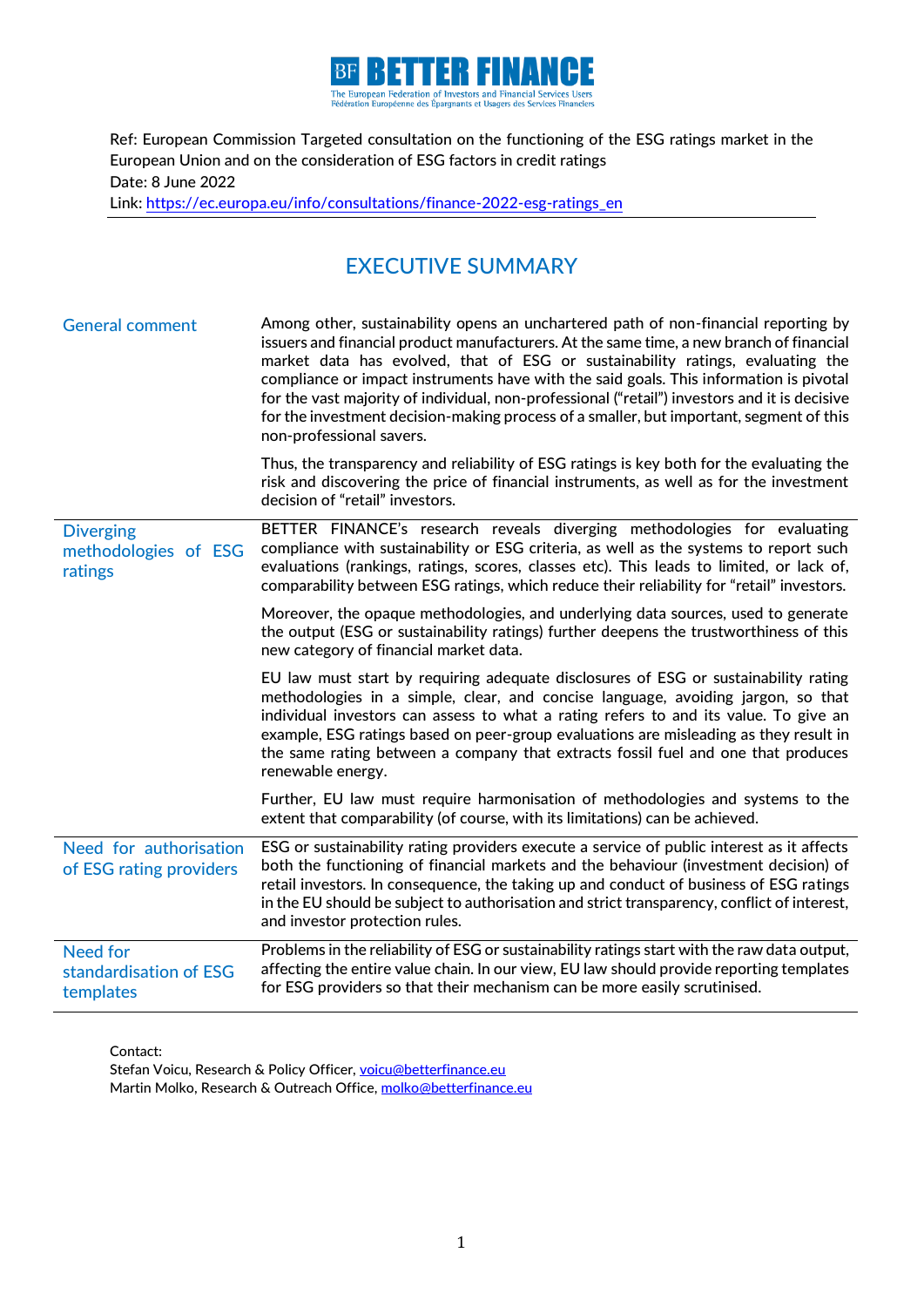

#### *About BETTER FINANCE*

*BETTER FINANCE, the European Federation of Investors and Financial Services Users, is the public interest nongovernmental organisation advocating and defending the interests of European citizens as financial services users at the European level to lawmakers and the public in order to promote research, information and training on investments, savings and personal finances. It is the one and only European-level organisation solely dedicated to the representation of individual investors, savers and other financial services users.*

*BETTER FINANCE acts as an independent financial expertise and advocacy centre to the direct benefit of European financial services users. Since the BETTER FINANCE constituency includes individual and small shareholders, fund and retail investors, savers, pension fund participants, life insurance policy holders, borrowers, and other stakeholders who are independent from the financial industry, it has the best interests of all European citizens at heart. As such its activities are supported by the European Union since 2012.*

# **Contents**

*Note*: *This is the stylised version of BETTER FINANCE's response to the EU Commission's consultation, drafted and published in the interest of simplicity for our readers, individual and non-professional investors. This document omits all questions to which BETTER FINANCE did not respond.* 

*The formal version of our response, filled through the online platform of the EU Commission, is available on the BETTER FINANCE website.*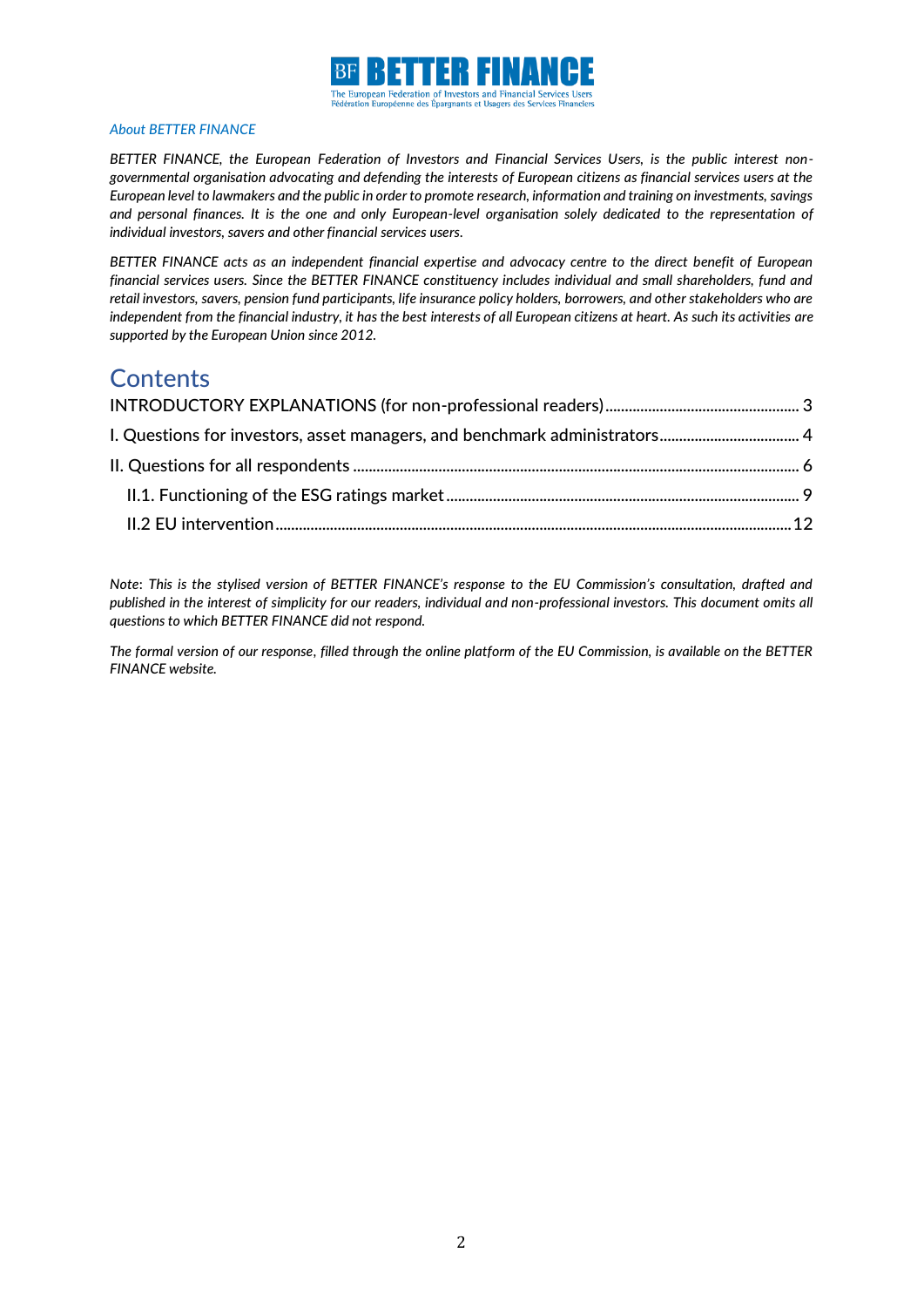

# <span id="page-2-0"></span>INTRODUCTORY EXPLANATIONS (for non-professional readers)

BETTER FINANCE's answer to the European Commission (EC) consultation on environmental, social, and governance (ESG) ratings and sustainability factors in credit ratings aims to inform on concerns about the functioning of the ESG ranking market developed by commercial data providers. This agenda pertains to the renewed sustainable finance strategy adopted in July 2021 by the EC, with the objective to deliver "transparent ESG ratings, double materiality in reporting, and a complete Taxonomy".

This consultation, divided in two parts, addresses first the *functioning* of the ESG ratings market, its potential shortcomings, and the need for EU intervention. Second, it aims to inform the Commission on possible shortcomings in relation to the consideration of *sustainability factors* in credit ratings; on disclosures made by Credit Rating Agencies; and on the need for EU intervention.

Both credit ratings and ESG ratings are opinions developed in-house and provided by specialised– commercial and private–entities. ESG ratings are used by financial institutions, professional investors and retail ones, and constitute a prominent feature in the advancement of sustainable finance. However, in its current development, there is still confusion in the market about their intended scope and design (i.e., whether they should be oriented in terms of "sustainability risks" or "sustainability footprint"). Highly debated, the EU recently introduced Sustainable Finance Disclosure Regulation (SFRD) which is intended to bring about greater harmonisation of reporting requirements and transparency between labels.

For companies, ESG considerations and sustainability strategies are both factors affecting their attractiveness for investors and tools towards tackling climate change. Those criteria ultimately inform on the impact a company can have on its environment and on the company's policy itself towards achieving them. 'ESG' criteria are often considered as a set of performance indicators to be benchmarked alongside sustainability programs and initiatives that are set to trigger a shift towards a more responsible means of production, climate-friendly initiatives and renewable energy consumption standards.

Therefore, fund managers build "sustainable" or "ESG"-compliant portfolios by selecting companies that meet certain requirements or are rated as such by rating companies, but the extent to which investments are 'really green' when looking at companies remains inefficient and potentially biased. BETTER FINANCE considers "greenwashing" to be the biggest threat to the success of "sustainable finance" and to the already damaged trust of EU citizens in the financial industry as investors and pension savers. This is why we have been urging for a legal framework that builds trust amongst investors, both in terms of market structure and products on offer, as well as towards greenwashing and conflicts of interest in the promotion of certain investments (also via ESG ratings).

Overall, we tend to see rating models compiled by a handful of ESG rating agencies, with different ways of measuring "E", "S" and "G" parameters and related criteria. The conflicting methodologies in use and the aggregation of the main 'environmental', 'social', and 'governance' criteria, are examples of difficulties facing ESG ranking in terms of liability. Certain data providers do not break down all parameters, while others may only display them aggregated – with a risk of favouring some (sub-)factors over others. In addition, "in-house" ESG rating methodologies of main data providers are not transparent (not fully disclosed to the client), while they can also be purchased for resampling by other providers. Therefore, readability, comparability and transparency of ESG ratings remain under scrutiny. For all these reasons, we identify pitfalls to remedy, notably by means of a regulatory framework that should address and specify standards in support of transparent and adequate ESG evaluation.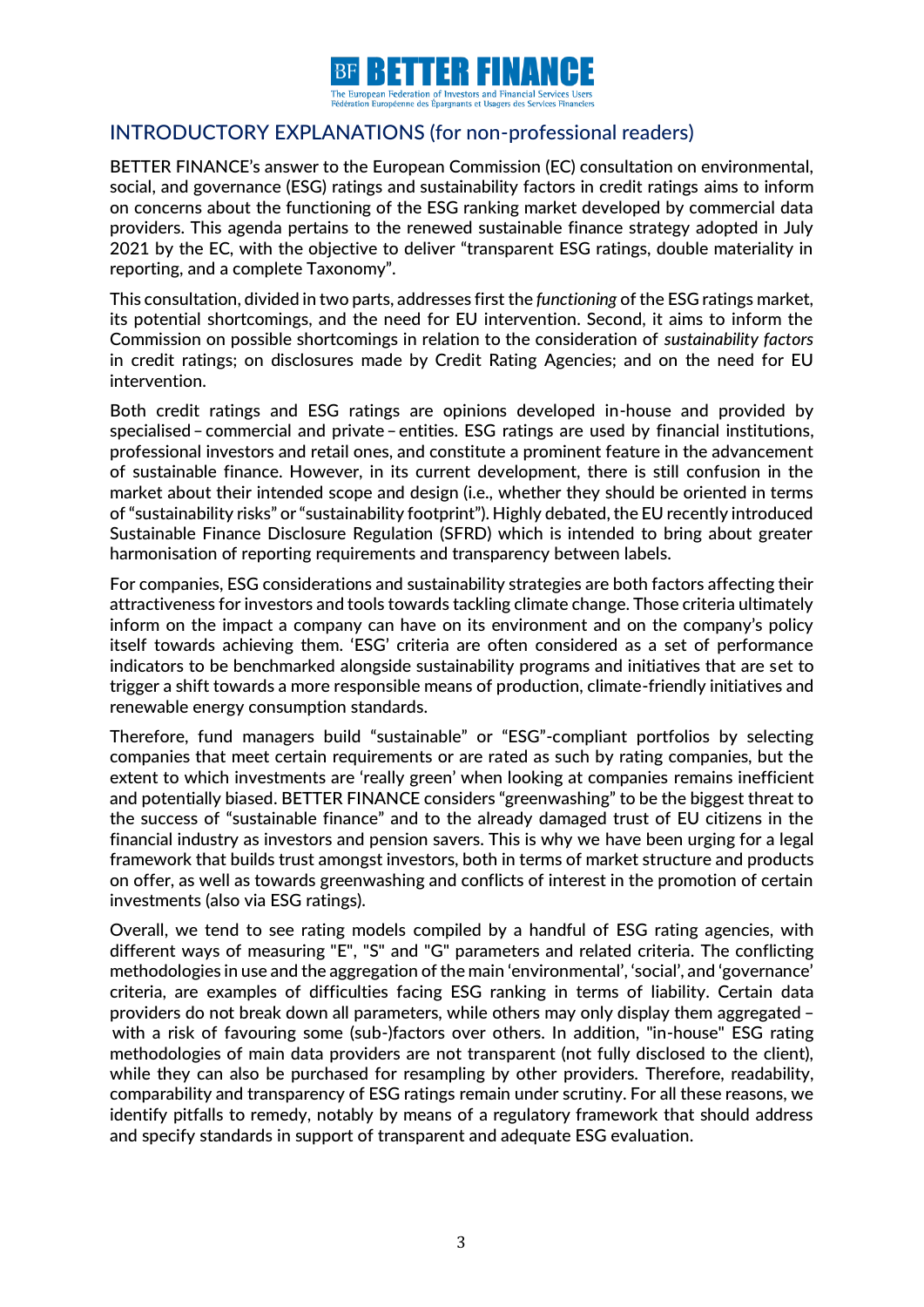

# <span id="page-3-0"></span>I. Questions for investors, asset managers, and benchmark administrators

Q1: Do you use ESG ratings? ☒ Yes, very much

☐ Yes, a little ☐ No

#### Please explain

BETTER FINANCE monitors and undertakes research in sustainable finance to identify areas for improvement and need for regulatory or supervisory intervention. ESG ratings are pivotal for nonprofessional investors to making informed investment decisions and trust that their investment objectives are met (e.g. to deliver a positive impact, support green transition, etc). As such, BETTER FINANCE researches new market practices in the field, including the new business model of ESG and sustainability ratings, particularly from the point of view of *greenwashing* – given the absence of a clear taxonomy which paves the way for diverging interpretations and creates a risk for investor detriment (particularly mis-selling).

### Q2. Which type of ESG ratings do you use (non-exhaustive list – multiple answers possible):

#### ESG ratings providing an opinion on companies:

- ☒ ESG ratings providing an opinion on opportunities
- ☒ ESG ratings providing an opinion on the compliance of companies with frameworks and rules
- ☒ Exposure to and management of ESG risks
- ☒ ESG ratings providing an opinion on a company performance towards certain objectives
- ☒ ESG ratings providing an opinion on the impact of companies on the society and environment
- ☒ ESG ratings providing an opinion on the ESG profile of the company

ESG ratings providing an opinion on investment funds or other financial products (please specify which financial products):

☒ Investment funds

☐ Others (comment box)

N/A.

Q3. Do you use overall ESG ratings or ratings of individual Environmental, Social or Governance factors?

☒ Overall ESG ratings ☒ Ratings of an individual Environmental, Social and Governance factors ☐ Ratings of specific elements within the Environmental, Social and Governance factors, ☐ Other types ☐ Don't know / no opinion / not applicable

#### Please explain your answer:

Same as for Q1 – no additional comments.

Q4. Do you buy ESG ratings as a part of a larger package of services?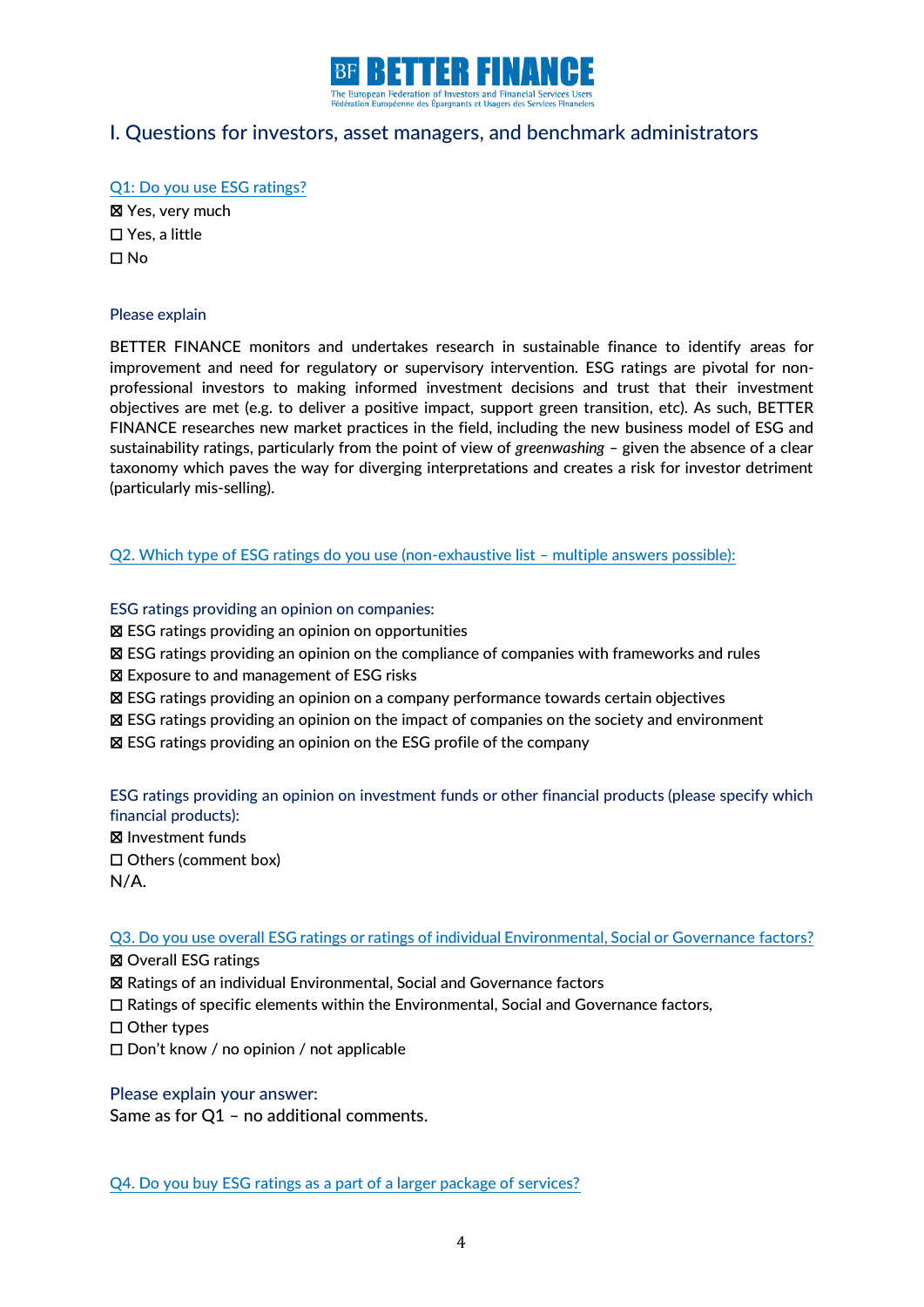

☐ Yes ☒ No ☐ Don't know / no opinion / not applicable

Q5. If you responded yes to the previous question, do you consider that buying ESG ratings as a part of a larger package would give rise to potential conflicts of interests?

Individual, non-professional investors generally do not buy licences, or otherwise access, to commercial data providers, nor for ESG ratings, especially since the websites of large players on the market provide free (but limited) access. However, based on our research, as is the case for other types of ratings in the financial industry, the ESG branch can create the risk of conflicts of interests.

### Q6. What are you using ESG ratings for?

Please select as many answers as you like

- $\square$  as a starting point for internal analysis
- $\boxtimes$  as one of many sources of information that influence the investment decisions
- $\Box$  to meet regulatory or reporting requirements
- ☒ as a decisive input into an investment decision
- ☐ as a reference in financial contracts and collaterals
- ☐ for risk management purposes
- $\Box$  other(s)

### Please explain your answer:

Individual, non-professional investors use ESG ratings to undertake preliminary research for investment opportunities ("DIY" investors who use execution-only services) or to verify the holdings in their portfolios or of the recommended investments (for advised services and packaged products).

In certain cases, ESG ratings form a decisive input for the investment decision of "retail" savers.

Q7. As a benchmark administrator, how do you take into account ESG ratings for the construction of a benchmark and/or in disclosures around a benchmark?

N/A for BETTER FINANCE.

Do you refer to ESG ratings in any public documents or materials?

☒ Yes ☐ No ☐ Don't know / no opinion / not applicable

Q8. What do you value and need most in ESG ratings?

Please select as many answers as you like

☒ transparency in data sourcing and methodologies

☒ timeliness, accuracy and reliability of ESG ratings

☐ final score of individual factors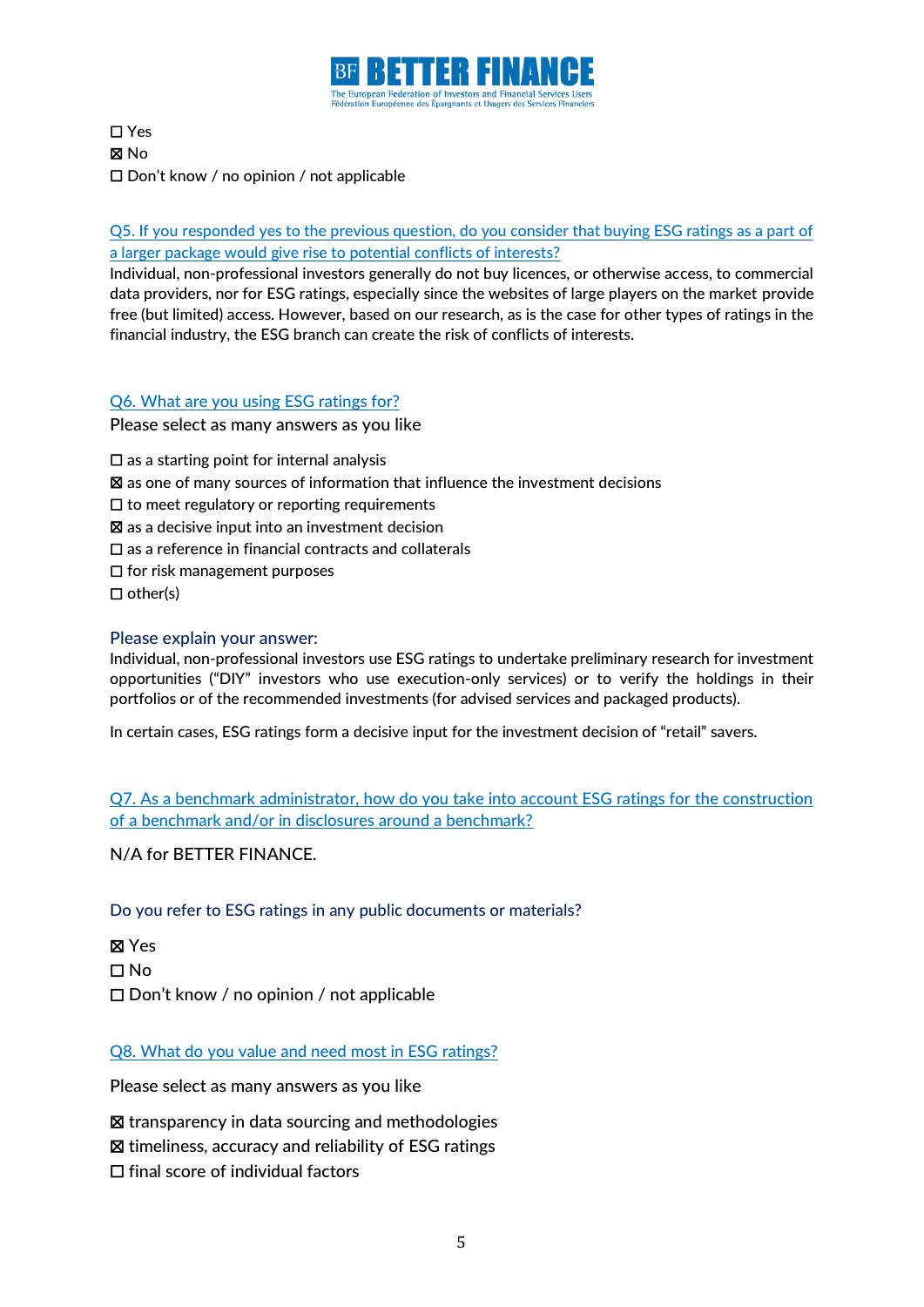

- ☒ aggregated score of all factors
- ☐ rating report explaining the final score or aggregated score
- ☐ specific information, please explain
- ☒ data accompanying rating
- ☐ other aspects

### Please explain your answer:

BETTER FINANCE's research shows that ESG rating methodologies are biased towards awarding most companies high rankings (or otherwise scores, ratings, points, depending on the methodology). For example, one ESG rating provider analyses and qualifies the ESG rating of companies in comparison with their peer group, divided by specific sectors of activity. This leads to situations which natural resources extracting companies or tobacco manufacturers can receive the same ESG rating as a renewable energy company (in its respective peer group).

Transparency of methodology is key for the aggregated score, as BETTER FINANCE research suggests that some providers apply different weightings to the individual dimension score (E, S, or G) based on the specific sector, thus artificially inflating the overall ESG score.

The main culprit is that these methodologies are not public and are protected as commercial know-how, so independent research into biases of ESG rating providers falls short of clear conclusions (more in the area of empirical findings).

At the same time, the data behind the ESG rating is also critical: based on the principle of "*garbage in, garbage out*", if base / raw data are corrupted, then the entire data value chain will be corrupted as well and will lead to misleading ESG ratings.

Q9. To what degree do you consider the ESG ratings market to be competitive and allows for choice of ESG rating providers at reasonable costs?

 $\Delta$ 

*(1 = not competitive, 10 = very competitive)*

### Please explain your answer:

Although simple research would point to a highly competitive and significantly diverse market for ESG or sustainability rating providers, the reality is that the playing field is concentrated and divided among a few global providers. Our conclusion is based on several empirical findings:

- First, many smaller ESG rating providers use data from the large players who have the resources to research, quantify, and aggregate data – and either repackage and resell the data or otherwise apply a new element to create a distinct, sometimes new, rating;
- Second, most disclosures (in our research) for "retail" investors refer or use a handful of key, global players in ESG ratings, rendering smaller providers obsolete for the mass retail market;
- Last, the diversity of ESG ratings (scales, scores, rankings, etc.) and their methodologies make most of these financial market data products incomparable with one another, thus creating smaller markets for ESG ratings where, usually, there is an oligopoly or monopoly.

# <span id="page-5-0"></span>II. Questions for all respondents

Q10. Do you consider that the market of ESG ratings will continue to grow?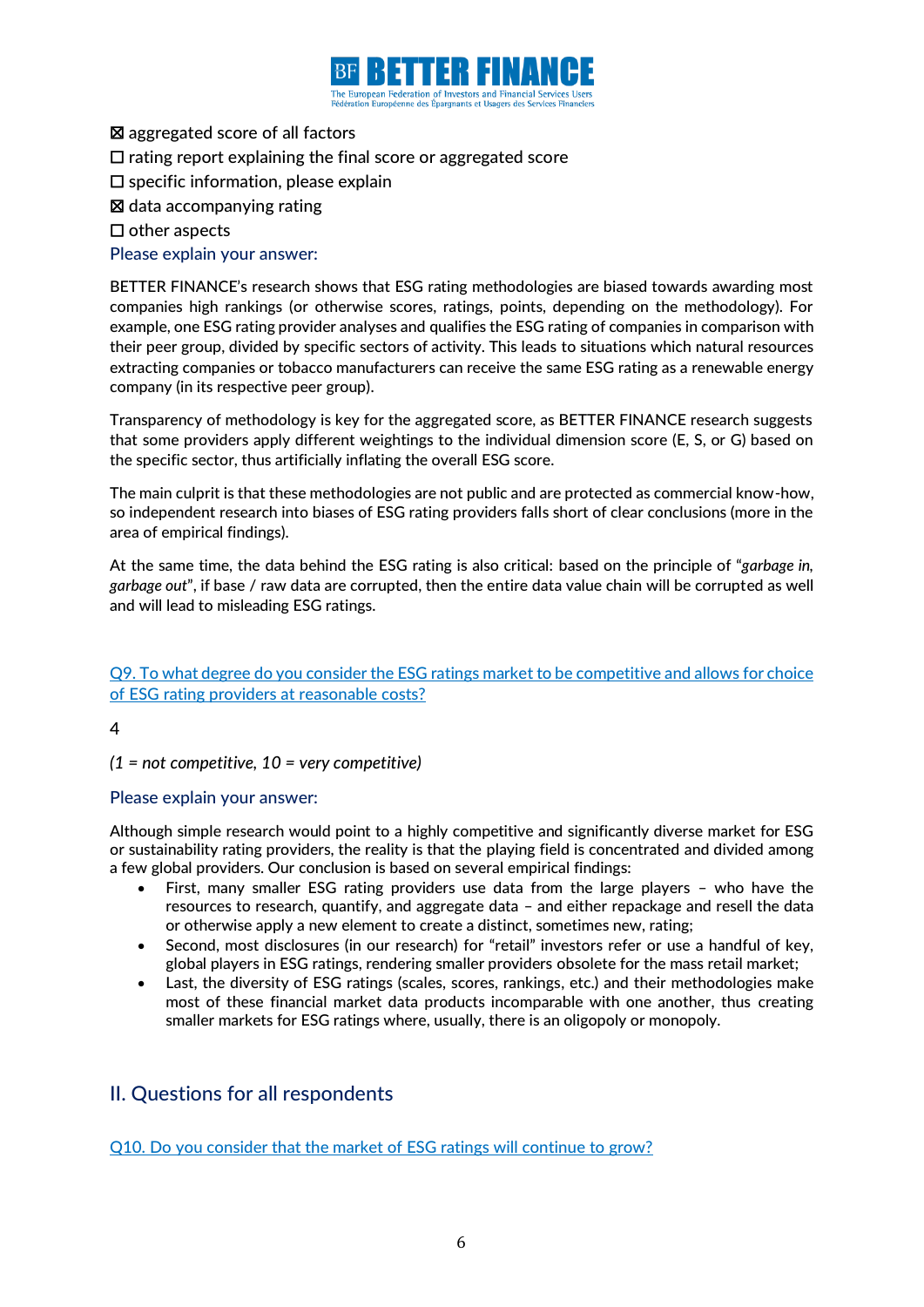

☒ Yes ☐ No ☐ No opinion

If you responded 'yes' to the previous question, to what extent do you expect the following factors to be decisive, on a scale from 1 (not at all) to 10 (very much)?

- Growth in demand from investors in ratings of companies for their investmentdecisions
	- 9
- Growth in demand from companies in ratings including on rating future strategies 9
- Further standardisation of information disclosed by companies and other marketparticipants
	- 9
- Other

### If you responded 'other' to the previous question, please specify the other reasons you see for this market to continue to grow

Click or tap here to enter text.

### Q11. Are you considering to use more ESG ratings in the future?

☒ Yes, to a large degree ☐ Yes, to some degree ☐ No ☐ No opinion

### If you responded 'yes' to the previous question, please explain why

In light of the motivation "retail" investors have to use from the outset ESG ratings (see Q1 above) and the growing preference for sustainable investments, it is most probable that ESG ratings will be used more in the future.

### If you responded 'no' to the previous question, please explain why

N/A

Q12. Do you mostly use ESG ratings from bigger or larger market players?

☐ Exclusively from large market players

- ☒ Mostly from larger market players
- ☐ Mixed
- ☐ Mostly from smaller market players
- ☐ Exclusively from smaller market players
- ☐ Not applicable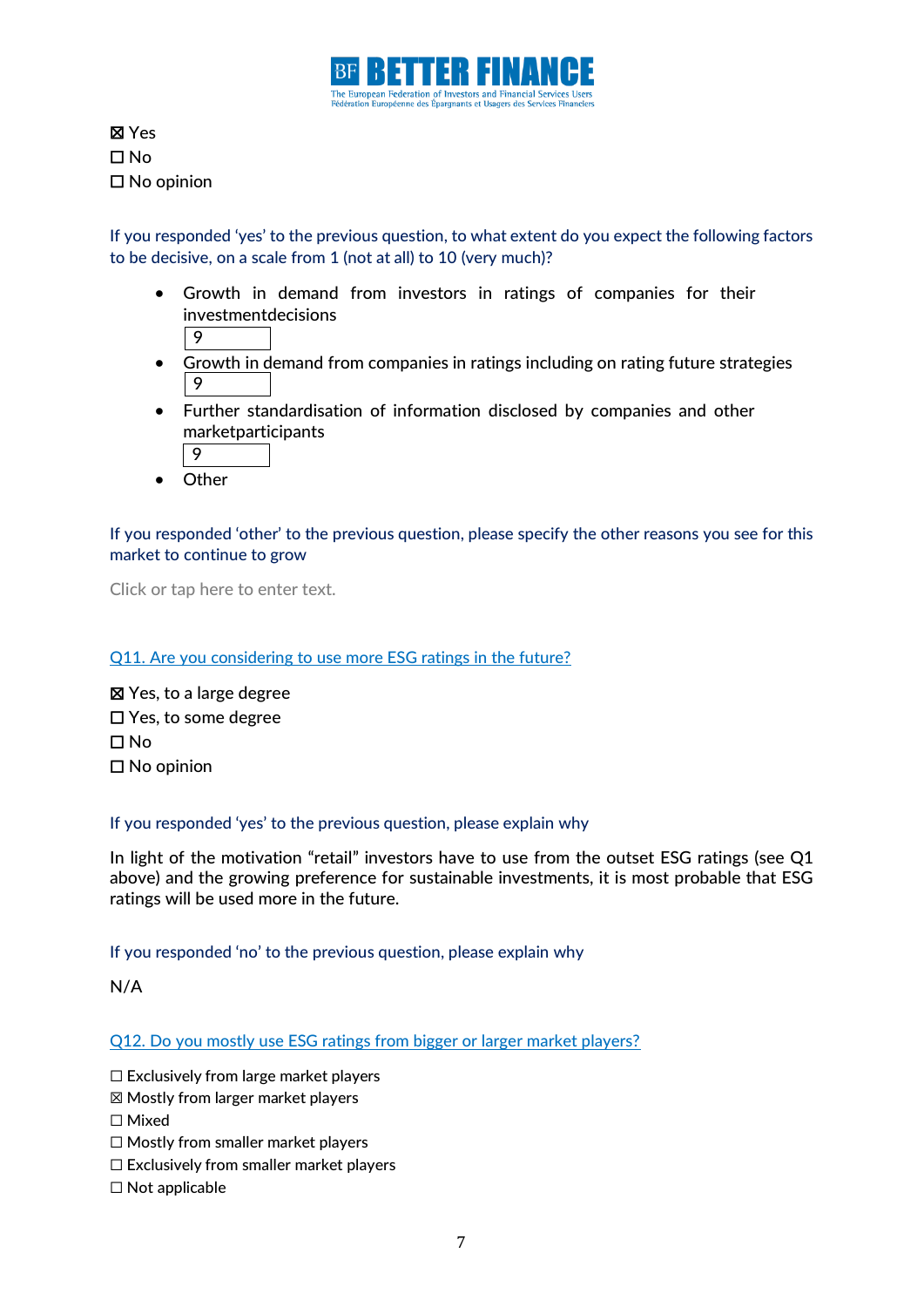

Q13. If you use mostly or exclusively ratings from large ESG rating providers, what are the main reasons for this?

Widespread / common use by financial services providers, issuers, or product manufacturers in commercial communication materials and regulatory reporting (disclosures).

Q14. Do you consider there is a sufficient offer of ESG ratings from providers located in the European Union?

☐ Yes ☐ No ☒ No opinion

If you responded 'yes' to the previous question, please explain why

N/A

If you responded 'no' to the previous question, please explain why

N/A

Q15. Finally, do you use other types of ESG assessment tools than ESG ratings (e.g. controversy screening, rankings, qualitative assessments, etc.)?

☒ Yes

☐ No

If you responded 'yes' to the previous question, how important are these tools in relation to the implementation of your investment strategies and engagement policies?

These tools serve different informational needs for non-professional investors, particularly the more experienced ones. Thus, they are very welcome for the savvy investors.

Q16. Do you believe that due diligences carried out by users of ESG research are sufficient to ensure an acceptable level of quality?

☐ Yes

☒ No

If you replied 'no' to the previous question, would you see merit in refining the current definition of research under <mark>Directive [2014/65/EU](https://eur-lex.europa.eu/legal-content/EN/TXT/?uri=CELEX%3A32014L0065)<sup>1</sup></u> ?</mark>

No, we disagree. BETTER FINANCE rejects the shift of responsibility onto users in general and to investors, especially regarding aspects of due diligence in the complex and non-transparent methodologies as applied by ESG rating agencies (see Q9).

Specifically, as defined in Directive 2014/65/EU, we deem the definition of 'research' non-specific as part of 'other forms of general recommendation relating to transactions in financial instruments' as per section B relating to Ancillary Services. Refining its scope should be done to ensure adequate market research in terms of identification and supervision and limitations (as defined in the specific RTS

<sup>1</sup> OJ L 173, 12.6.2014, p. 349–496,<https://eur-lex.europa.eu/legal-content/EN/TXT/?uri=celex%3A32014L0065>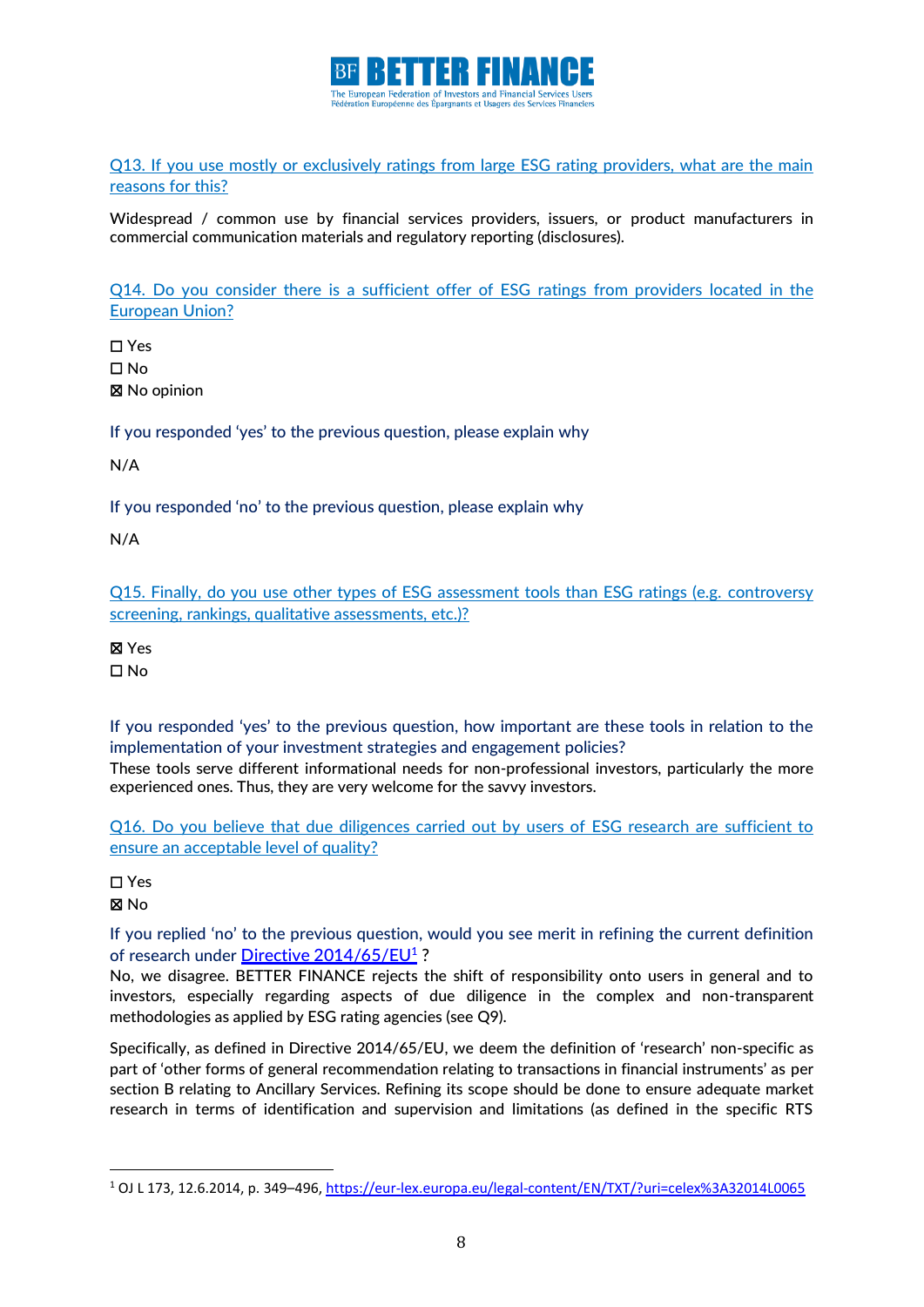

provisions of Delegated Regulation (EU) 2021/1833) where prevention of conflicts of interest should be central.

Finally, since there is no specific regulation for ESG rating agencies, BETTER FINANCE suggests filling this gap starting with due diligence obligations to provide neutral, objective and competent ratings promoting comparability (transparency of methodologies) and by also ensuring the absence of conflict of interest, rather than relying on (national) civil law liability in case of dispute.

In the end, it is the duty of service providers – here included ESG rating agencies – to undertake due diligence and aim for high quality output, not that of users to scrutinise products to which they do not have the knowledge, nor access to data, to do so. Particularly in financial markets, given that ESG and sustainability integration has become common to most financial instruments and products, due diligence of rating providers is becoming a duty of public interest towards the frictionless functioning of the market.

Moreover, we do share ESMA's view that developing a common legal definition for an ESG rating is crucial.

Q17. Do you further believe that ESG research products have reached a sufficient level of maturity and comparability to allow users to fully understand the products they use?

No, given that sustainability and ESG factoring – including reporting and disclosures (taxonomy) – are a growing field and still incomplete, we cannot say that ESG research products have reached maturity. The adoption of a more transparent and standardised approach to ESG rating market practices and methodologies will condition ESG market maturity. Those provisions of making providers accountable to foster comparability of results in ESG rankings is a central element and prerequisite to enable users to conduct any due diligence research.

### <span id="page-8-0"></span>II.1. Functioning of the ESG ratings market

Q18. How do you consider that the market of ESG ratings is functioning today?

☐ Well ☒ Not well Please explain

See Q17.

Q18. To what degree do you consider that the following shortcomings / problems exist in the ESG ratings market, on a scale of from 1 to 10 (1- very little, 10 – important)?

- Lack of transparency on the operations of the providers  $\vert$  10
- Lack of transparency on the methodologies used by the providers 10
- Lack of clear explanation of what individual ESG ratings measure 10
- Lack of common definition of ESG ratings 10
- Variety of terminologies used for the same products 9
- Lack of comparability between the products offered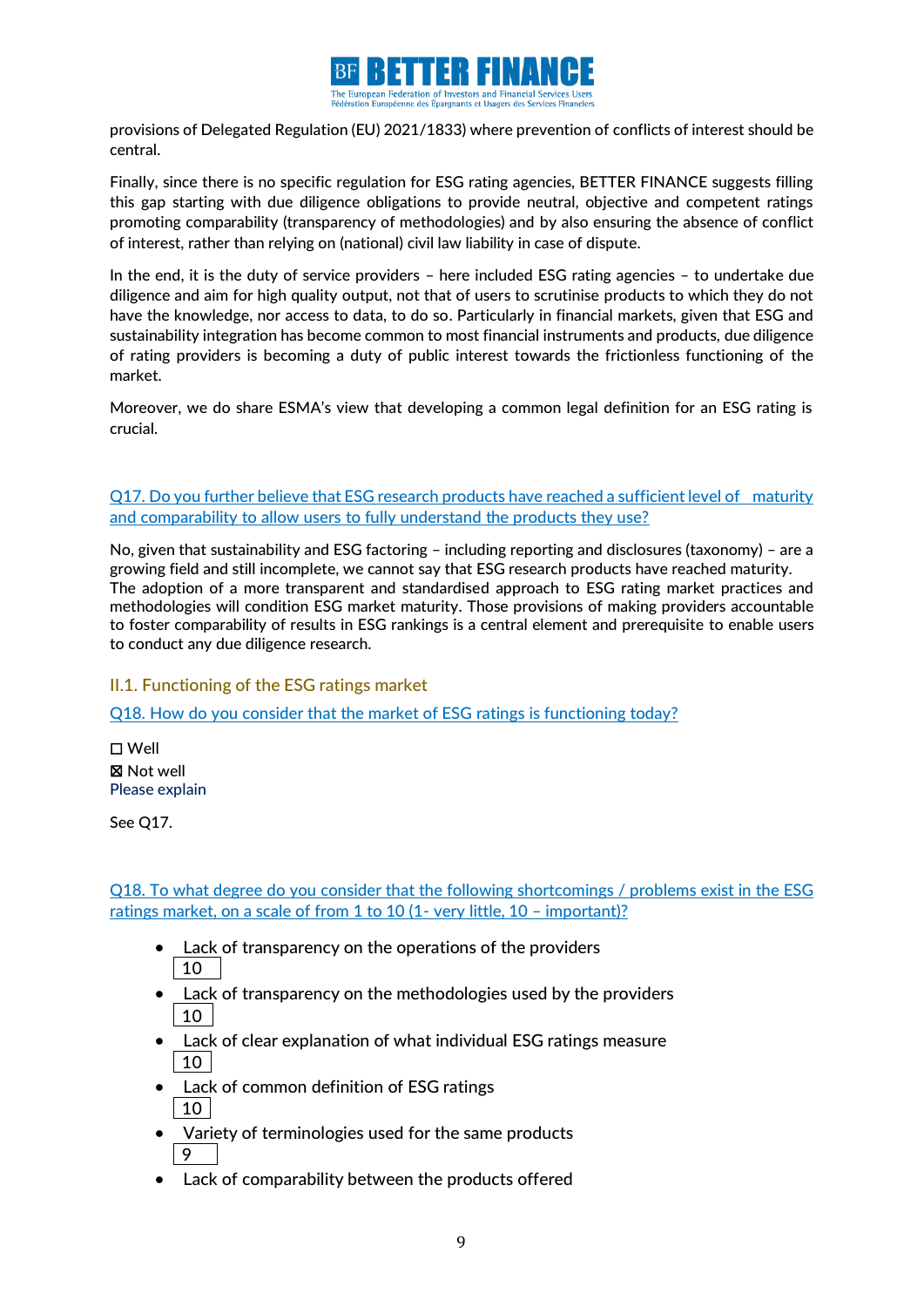

10

- Lack of reliability of the ratings 10
- Potential conflicts of interests 9
- Lack of supervision and enforcement over the functioning of this market 10
- **Other**

If you responded 'other' to the previous question, please explain which ones:

N/A

Q19. What do you think of the quality of the ratings offered on a scale from 1 (very poor) to 10 (very good)?



Please explain why:

The quality of ESG ratings is a topic with no good or bad answers – theoretically speaking – given that there is no consensus (regulatory or market standard) on the evaluation basis. A developing field with no guidelines, any and all ESG ratings can be considered appropriate at the moment. However, taking into account the preference of non-professional investors towards sustainable investments, and the necessity of stable, long-term "retail" funding to achieve E, S, and G goals, regulators must accommodate the information capabilities and needs of this sector.

This translates into the fact that "retail" investors should not be expected to research and acquire specialised insight into the complex market of ESG ratings first in order to discriminate "noise" from quality information. Instead, the information made available by providers who exhibit (or should inspire) such authority should be of high quality in order to ensure that the investment decision making process of "retail" investors is not corrupted. Moreover, given the continuously low lack of trust or reliability of "retail" savers into capital markets and financial institutions, it is all the more important to closely regulate and supervise this financial market data products. As rightly pointed out in ESMA's letter to the EC the fact that companies from highly polluting industries can get high environmental scores from some ESG rating providers can result in investor confusion and further undermine trust in sustainable finance products.

If you responded 'very poor' or 'poor' to the previous question, wo what degree do you consider that this affect your trust in the products that are offered, on a scale from 1 (no affect) to 10 (affects very much)?

N/A

Please explain why

N/A

Q19. Do you consider that there are any significant biases with the methodology used by the providers?

☒ Yes ☐ No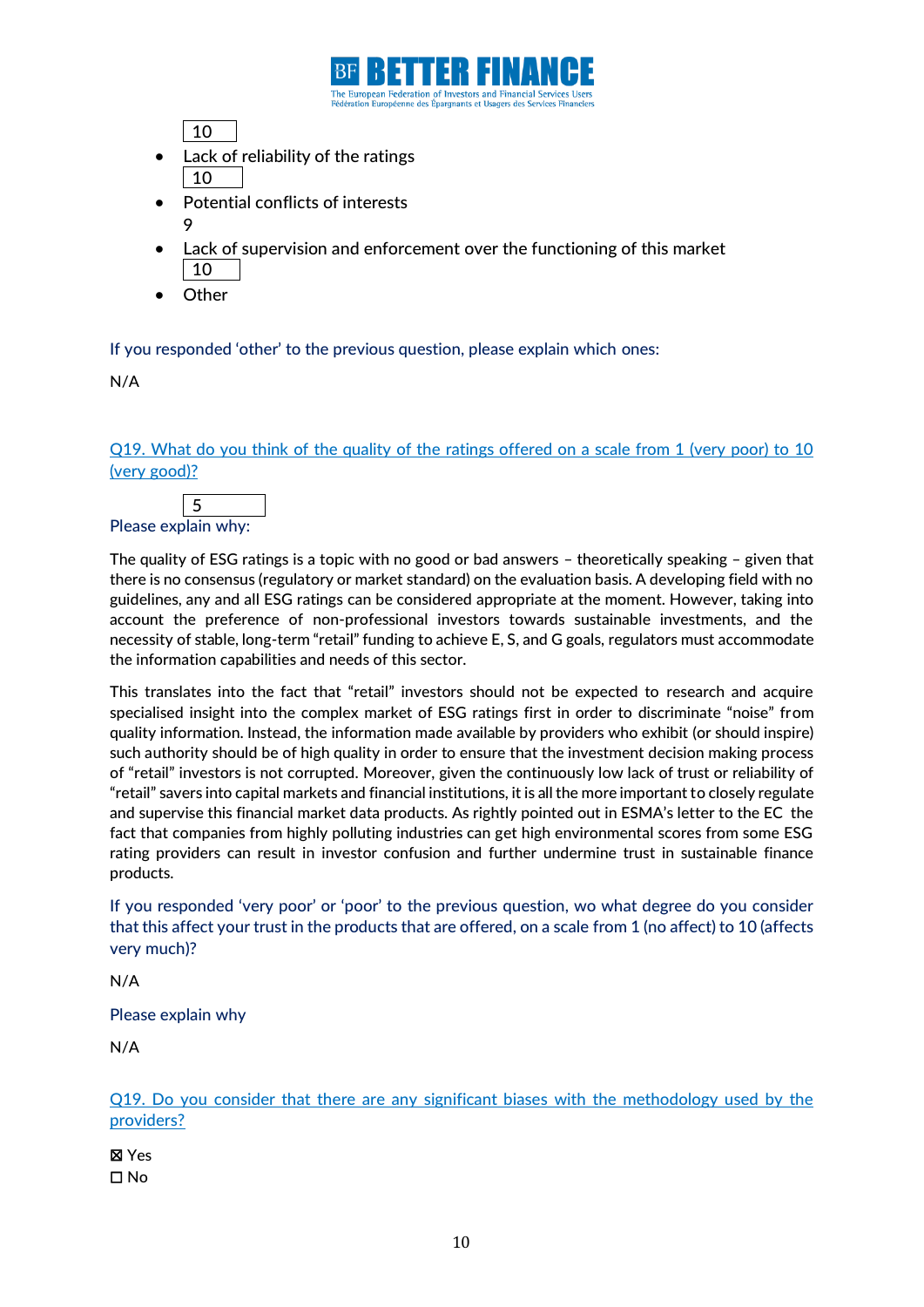

☐ No opinion

#### If you responded yes to the previous question, please specify the biases

- $\Box$  Biases based on the size of the company rated
- ☐ Biases based on the location of the company
- ☒ Other biases

-

If you responded 'other biases' to the previous question, please explain which ones

Q20. Do you think the current level of correlation between ratings assessing the same sustainability aspects is adequate?

☐ Yes ☒ No ☐ No opinion

Q21. To what degree do you consider that a low level of correlation between various types of ESG ratings can cause problems for your business and investment decision, as an investor or a rated company, on a scale from 1 (no problem) to 10 (significant problem)?

BETTER FINANCE preliminary research (based on 2020 data) shows a very small degree of correlation between ESG ratings on the same financial instrument. Such a statistical finding points to the incomparability of ESG ratings and, inherently, the pseudo-monopoly all providers have on each individual rating given that there is virtually no competition. Concerning the investment decision process of "retail" investors, this situation only causes detriment as it is reducing reliability of ESG ratings.

### Q22. How much do you consider each of the following to be an issue, on a scale from 1 (no issue) to 10 (very significant issue)

☒ There is a lack of transparency on the methodology and objectives of therespective ratings - 10

☒ The providers do not communicate and disclose the relevant underlyinginformation - 10

☒ The providers use very different methodologies - 10

☒ ESG ratings have different objectives (they assess different sustainability aspects) - 8

☐ Other issue(s)

Click or tap here to enter text.

If you responded 'other issue' in the previous question, please explain which one(s)

Click or tap here to enter text.

Q23. Do you consider that a variety of types of ESG ratings (assessing different sustainability aspects) is a positive or negative feature of the market?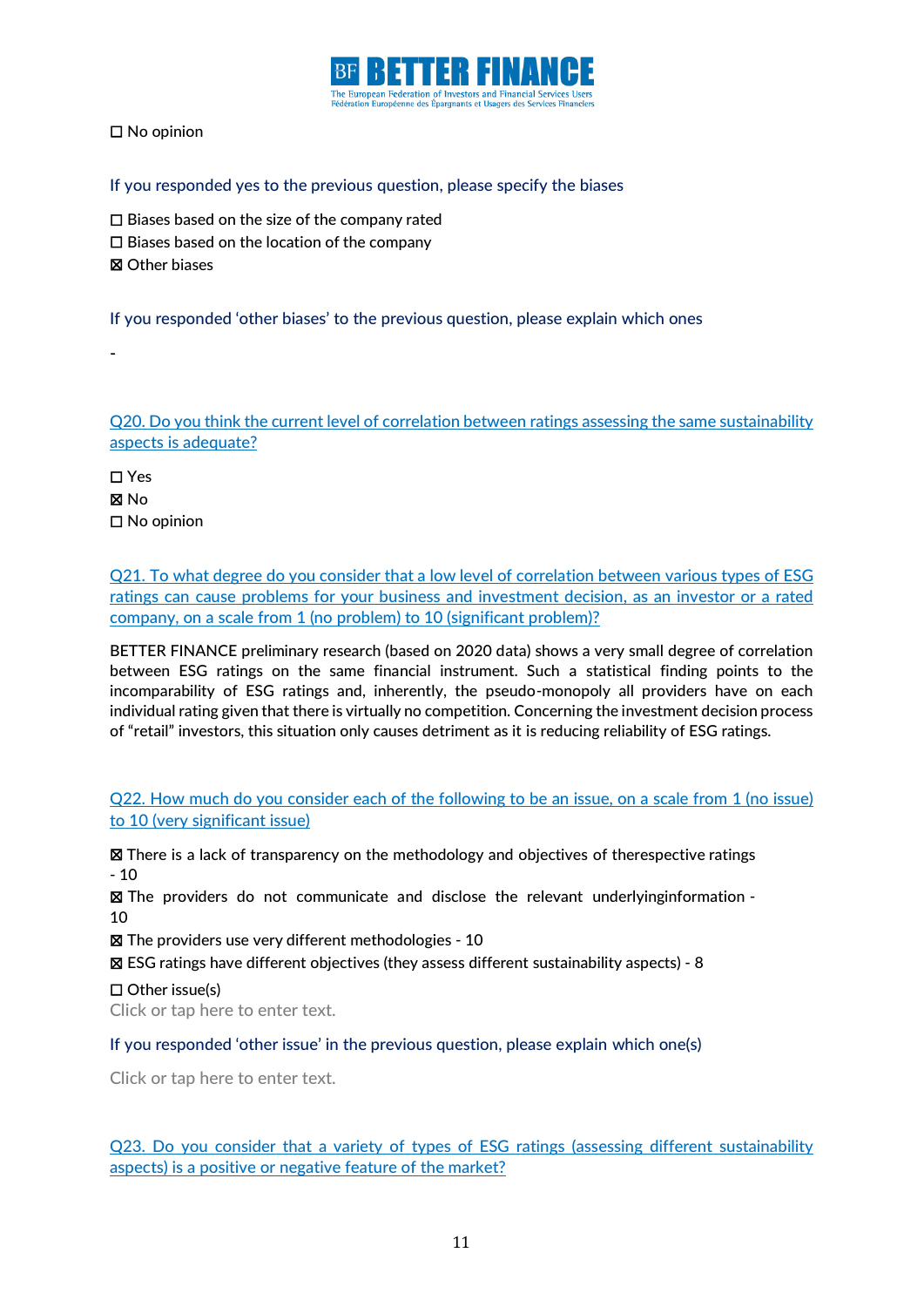

☐ Rather positive ☒ Rather negative

#### Please explain why:

BETTER FINANCE supports standardisation and harmonisation of ESG ratings in the interest of simplicity, fairness, and transparency but is not opposed to competitive solutions and a sufficiently wide variety of solutions proposed to the market.

Q24. To what degree do you consider this market to be prone to potential conflicts of interests on a scale from 1 (very little) to 10 (very much)?

10

If you responded 'yes' to the previous question, where do you see the main risks? (multiple choice)

☒ Where providers both assess companies and offer paid advisory services

☒ Where providers charge companies to see their own reports

 $\Box$  In the absence of separation of sales and analytical teams

☒ With the ownership system of some providers, where the parent company may exert undue

pressure or influence on the research and recommendations that a ratings provider offers

☒ In the lack of public disclosure of the management of potential conflicts ofinterest

☐ Other conflict(s) of interest

Q25. To what degree do you consider that the ESG ratings market as it operates today allows for smaller providers to enter the market on a scale from 1 to 10 (1- hard to enter, 10 – easy to enter)?

No opinion - In the current environment, any provider can penetrate the market and provide this service.

#### Q26. What barriers do you see for smaller providers?

Most probably lack of resources for research and data availability, coupled with market standards to use large, renowned providers.

#### <span id="page-11-0"></span>II.2 EU intervention

In light of the current situation and recent developments of the ESG ratings markets, and the potential issues affecting it, this section aims to gather stakeholder views on the need and type of a possible intervention at EU level.

### *III.2.1. Need for an EU intervention*

Q29. Taking into account your responses to the previous sections, do you consider that there is a need for an intervention at EU level to remedy the issues identified on the ESG rating market?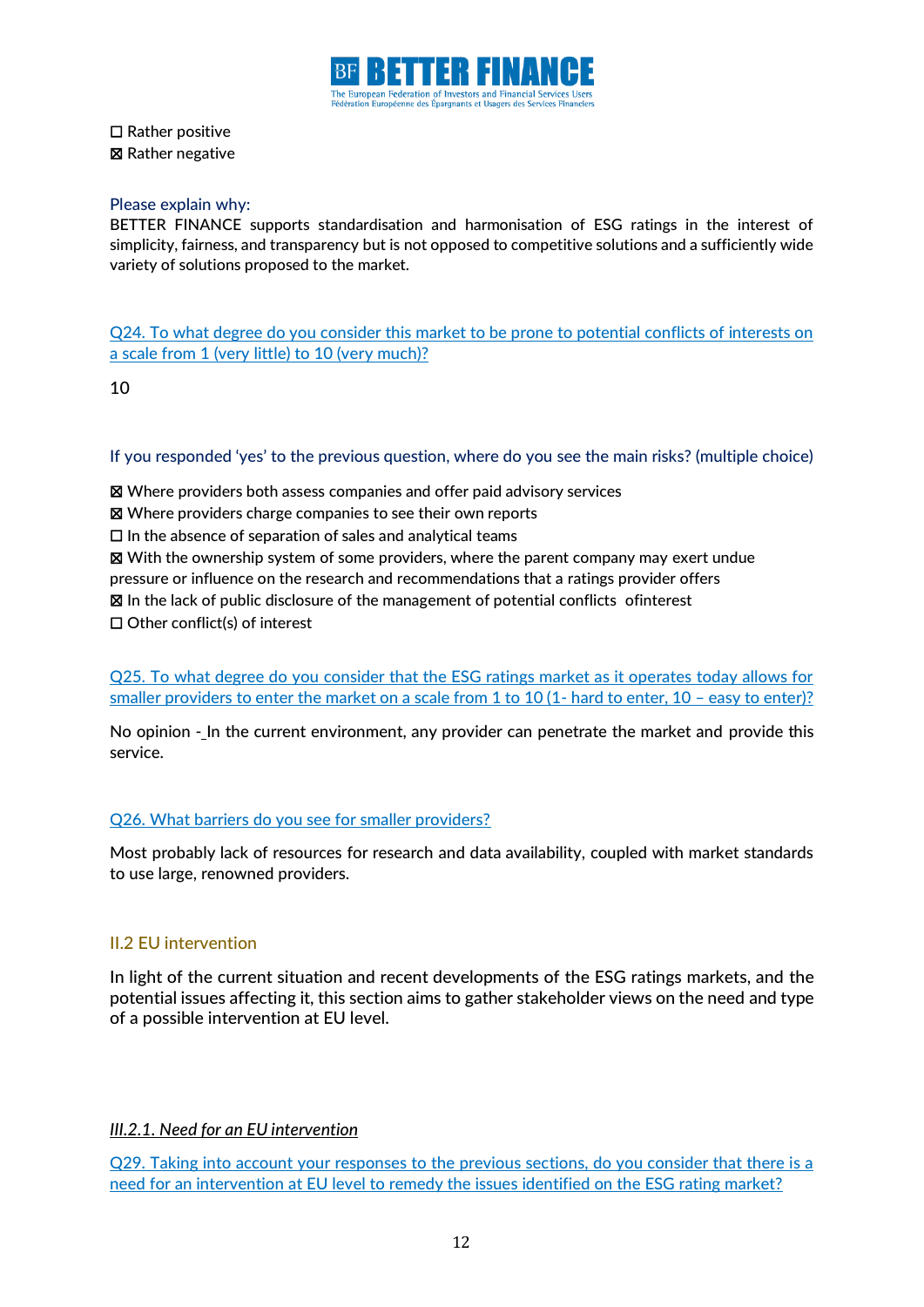

## ☒ Yes ☐ No ☐ No opinion

### Please explain why:

Coordinated action at EU level is the best (optimal) way forward. In this sense, BETTER FINANCE reminds of its position on the choice of legal instruments, namely our strong preference for Regulations over Directives and maximum harmonisation in order to ensure a level playing field between local markets and eliminate gold plating or regulatory arbitrage. The current situation with no regulatory framework on ESG ratings leads to increased risks of greenwashing, capital misallocation and products mis-selling. In this context, BETTER FINANCE supports ESMA's call from 29th January 2022 for a legislative action on ESG ratings. BETTER FINANCE welcomed ESMA offering to support possible future supervisory responsibilities in this area.

If you responded yes to the previous question, what type of intervention would you consider necessary?

 $\Box$  Non-regulatory intervention (e.g. guidelines, code of conduct)

☒ Legislative intervention

If you responded yes to the previous question, what do you consider should be the prime focus of the intervention? (multiple choice)

- $\Box$  Improving transparency on the operations of the providers,
- $\boxtimes$  Improving transparency on the methodology used by the providers,
- $\boxtimes$  Improving the reliability and comparability of ratings,
- $\boxtimes$  Clarifying what is meant by and captured by ESG ratings, to differentiate from other tools and services,
- $\boxtimes$  Clarifying objectives of different types of ESG ratings,
- $\boxtimes$  Improving transparency on the fees charged by the providers,
- $\boxtimes$  Avoiding potential conflicts of interests,
- $\Box$  Providing some supervision on the operations of these providers,
- $\Box$  Other measures (please specify).

### For each of the points you selected in the previous question, please explain what solutions and options you would consider appropriate

Click or tap here to enter text.

If you responded 'other' to the previous question, please specify the other elements the intervention should focus on

Click or tap here to enter text.

Q30. Do you consider that the providers should be subject to an authorisation or registration system in order to offer their services in the EU?

☒ Yes ☐ No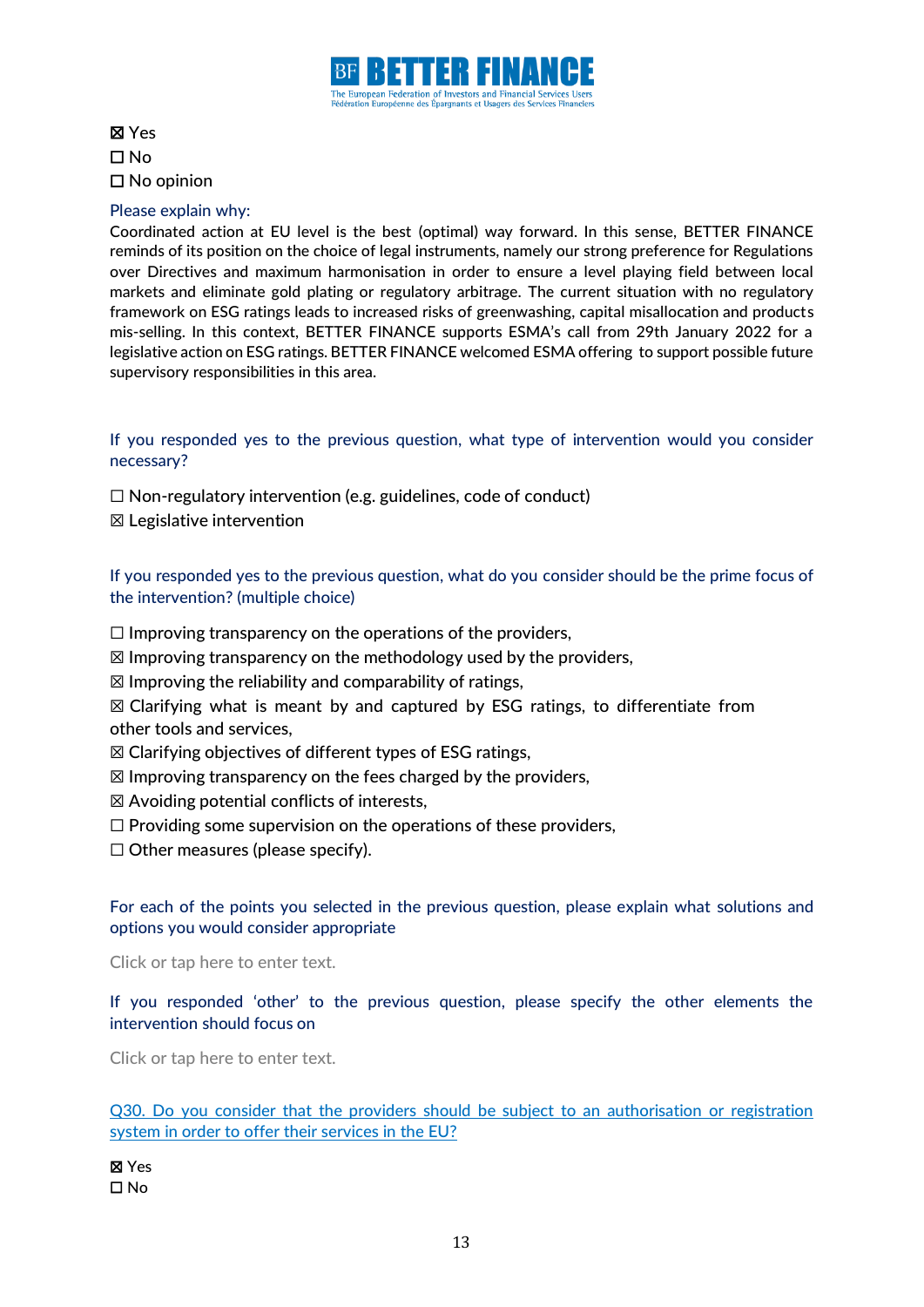

☐ No opinion

Please explain why :

Yes, given the public interest that the service of ESG rating serves, providers should be subject to authorisation and strict conduct of business rules.

Q31. Do you consider that the providers should be subject to an authorisation or registration system in order to provide ESG ratings on EU companies or non-EU companies' financial instruments listed in the EU even if they offer services to global or non-EU investors?

☒ Yes ☐ No ☐ No opinion

Please explain why: Same rationale as for Q30.

Q32. Do you consider that there should be some minimum disclosure requirements in relation to methodologies used by ESG rating providers?

☒ Yes ☐ No ☐ No opinion

#### Please explain why :

Yes, ESG rating providers should disclose – in simple, clear, and not misleading language, avoiding jargon – the methodology and principles employed in the data sourcing and evaluation process.

Q33. Do you consider that the providers should be using standardised templates for disclosing information on their methodology?

☒ Yes ☐ No ☐ No opinion

Please explain why:

See answer for Q23 – we support standardisation of the ESG rating process, including disclosure templates.

Q34. Do you consider that the rules should be tailored to the size of the provider and hence have smaller providers subject to a lighter regime?

☐ Yes ☐ No ☒ No opinion

If you responded yes to the previous question, please specify what metric you consider should be used to differentiate between providers:

☐ Total revenue

- ☐ Revenue from ESG ratings
- ☐ Number of employees
- ☐ Other metric(s)